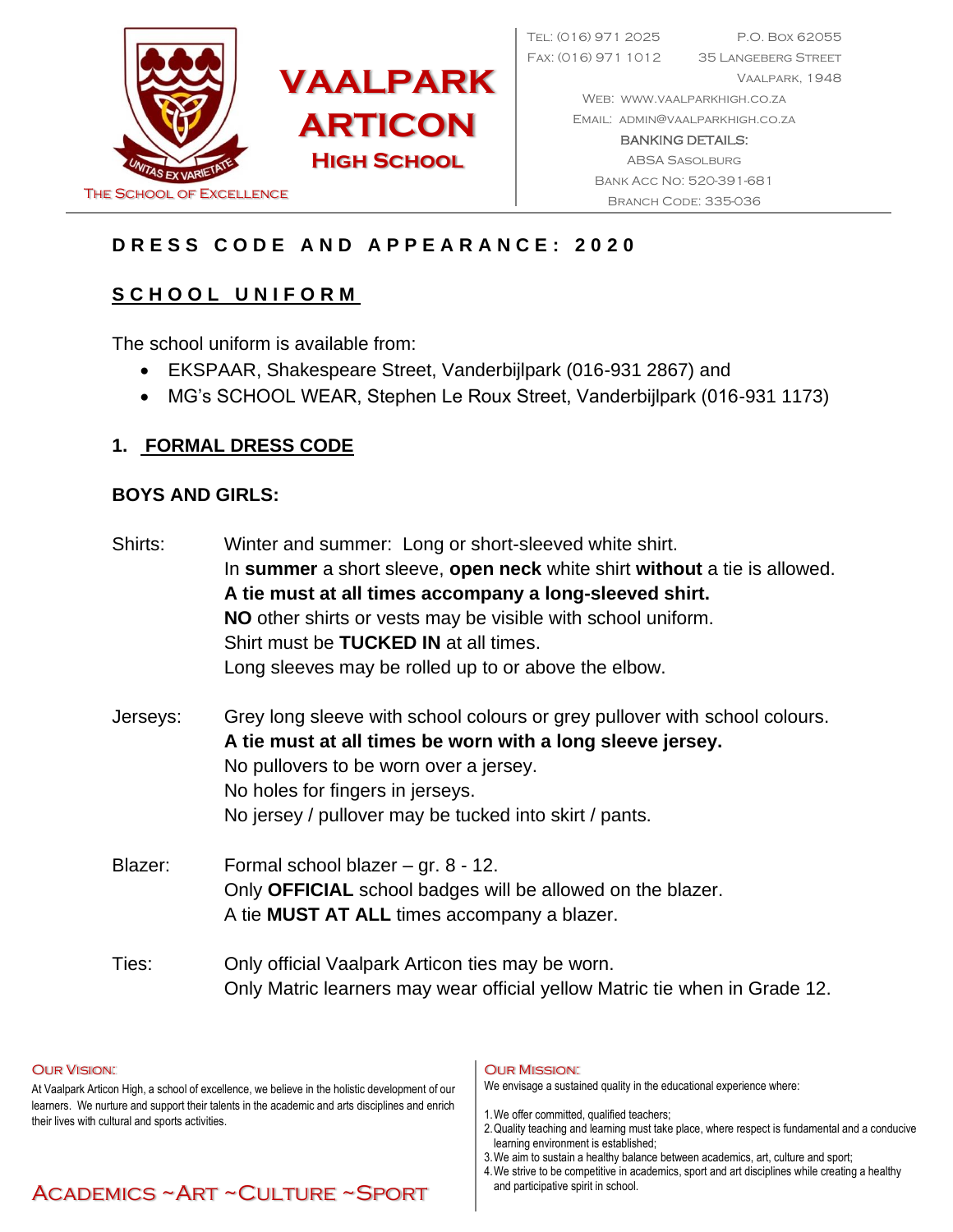Only Matric council members may wear Matric council tie supplied by school.

Scarves: **ONLY** the yellow school scarf with the school name / badge is allowed in winter time. **NO** scarves in summer - date will be announced.

Gloves: Plain grey, maroon or black gloves only.

- **NO** earmuffs allowed.
- **ONLY** official Vaalpark Articon beanies allowed during winter. **NO** beanies in the class, during assembly or in summer.
- **ONLY** official Vaalpark Articon caps are allowed during summer. It may **ONLY** be worn during break and after school.
- **NO** other caps or hats allowed.
- **NO OTHER VISIBLE SHIRTS, TOPS OR PANTS ALLOWED WITH SCHOOL UNIFORM!**
- School bags: Only standard school bags allowed. **NO** handbags.

#### **GIRLS: Summer**

Maroon skirt (**max. 12cm** above middle of knee, in front and in back) **OR** maroon school trousers **WITH** pull-over, jersey or blazer. **NO** tight-fitting trousers may be worn.

If a school skirt is worn, a short black or maroon ski-pant **MUST** be worn under the skirt at all times!

Socks: Grey bobby socks or short maroon socks with school colours. Maroon stockings may also be worn in summer if preferred.

Shoes: Black, polishable school shoes – no boots, sport shoes, sneakers or slip-ons/pumps allowed. **NO SUEDE SHOES ALLOWED**.

#### **Winter**

Maroon skirt as in summer **OR** maroon school trousers with pull-over/ jersey/ blazer.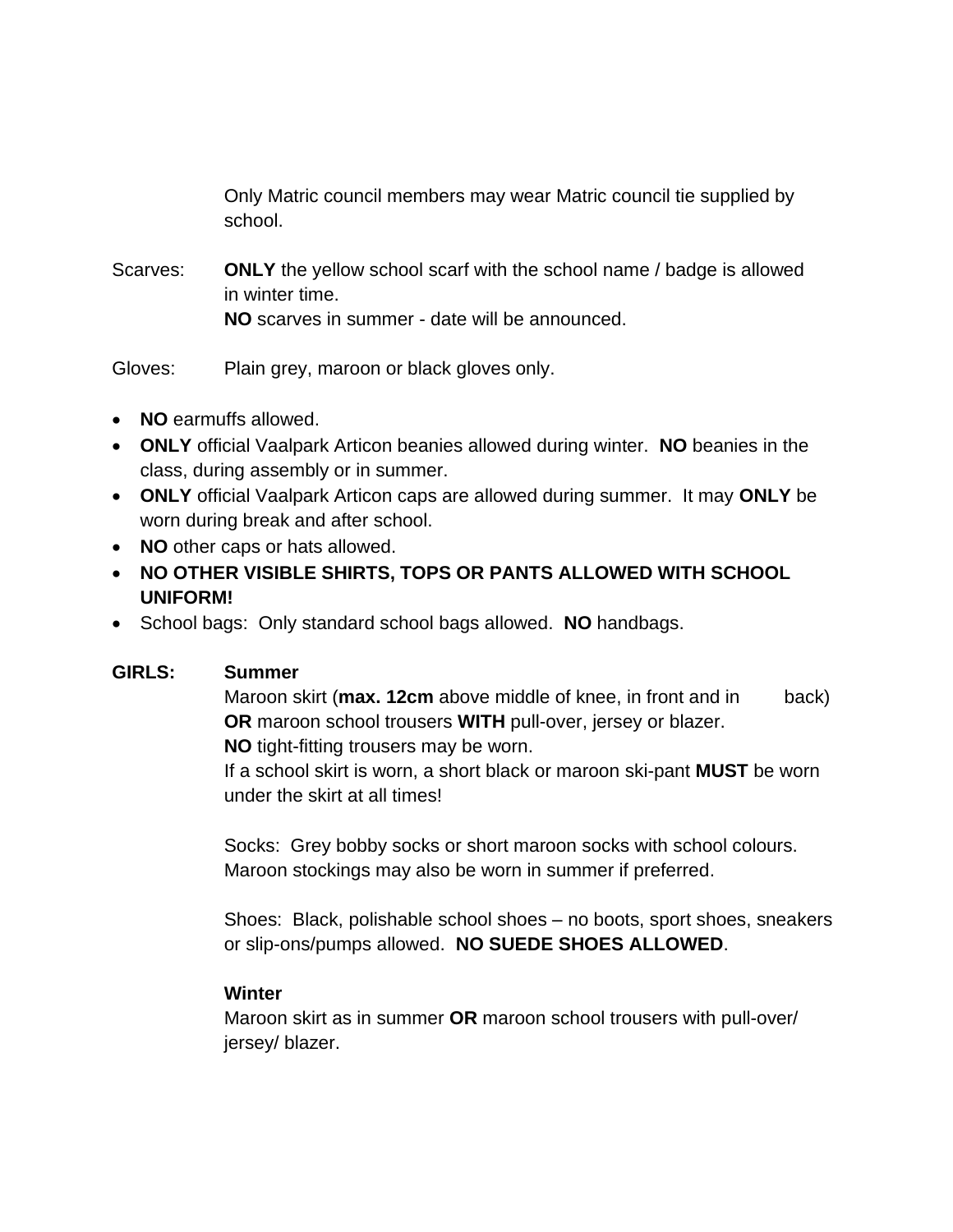Socks: Grey bobby socks with school colours or maroon school stockings. No torn or damaged stockings. No socks over or underneath school stockings.

Shoes: Black, polishable school shoes – no boots, sport shoes, sneakers or slip-ons/pump allowed. **NO SUEDE SHOES ALLOWED**.

**TAKE NOTE:** Proper underwear must be worn at all times.

**NO** coloured underwear visible under school clothes.

**NO** tight-fitting school trousers.

**NO** altered width of school skirts or trousers.

**NB – NO** skirts or trousers with broken zips to be worn.

#### **BOYS: Summer and Winter**

Long grey trousers or grey school shorts – no cut-offs.

Long grey trousers should hang neatly over the shoes. Trousers may not be altered in any way – trousers may not be made shorter or narrower to create "skinnies".

Only a standard grey, brown or black belt with standard buckle. Socks: Grey with school colours.

Shoes: Black, polishable school shoes – lace up, buckle or **formal** slipons. **No boots, sport shoes or casual slip-ons allowed**. **NO SUEDE SHOES ALLOWED. No sneakers allowed.**

*BOYS AND GIRLS: FORMAL SCHOOL UNIFORM MUST BE WORN TO ALL FORMAL SCHOOL FUNCTIONS, INCLUDING HALL ASSEMBLY, PARENTS EVENINGS, PRIZE GIVING FUNCTIONS, SPECTATORS AT SPORTS EVENTS, MEETINGS WITH THE CIRCUIT MANAGER AND SO FORTH.*

# **2. SPORTWEAR**

The school sport shirt will be used by all sport codes.

The first teams will have different gear.

The maroon school board short is used for sport activities.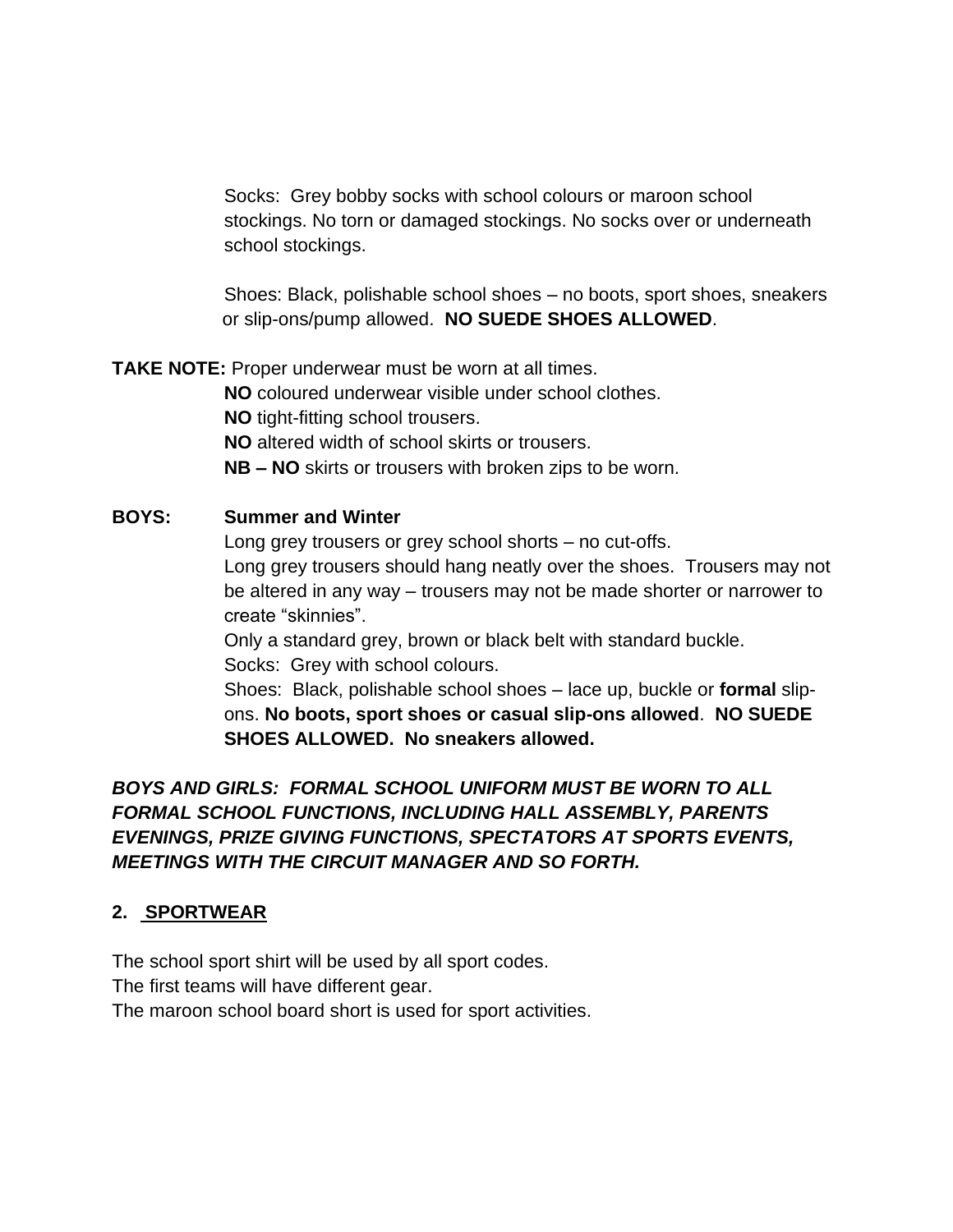PT periods (LO Practicals): Proper shorts/track suit pants and T-shirts must be worn during the PT period (Life Orientation).

# **STRICTLY NO CLOTHING WITH POLITICAL OR OFFENSIVE MESSAGES / IMAGES WILL BE ALLOWED!**

# **BOYS AND GIRLS PLEASE TAKE NOTE:**

- **NO** Drimacs, track suit tops, T- shirts or board shorts are allowed as part of the formal school uniform.
- School sport shirts and board shorts must be worn to sport practice sessions.
- Track suits or formal school uniforms are allowed at sport meetings if you are participating, otherwise full school uniform.
- School **sports shirts** and board shorts / full school track suit may be worn to school **ON A FRIDAY.**
- Learners who have earned **PROVINCIAL COLOURS** whilst being a learner at Vaalpark Articon, may wear it on a **FRIDAY,** but they have to obtain the proper permission to do so beforehand from **MR. ENGELBRECHT or MR. ESTERHUIZEN.**
- **TAKE NOTE:** It is **NOT** allowed to mix regular school clothes and Sportswear on a Friday! **ONLY** regular school clothes or **ONLY** Sportswear must be worn.
- **GIRLS: Your sport short may not be shorter than 12 cm above the knee and may not be tight-fitting.**

**WHEN YOU ARE IN VAALPARK ARTICON SCHOOL UNIFORM, YOU ARE A REPRESENTATIVE OF THE SCHOOL, REGARDLESS OF WHERE YOU MIGHT BE. THE PUBLIC SEES YOU AS VAALPARK ARTICON. OUR GOOD NAME IS OF VITAL IMPORTANCE TO US AND WE EXPECT YOU TO KEEP OUR NAME HIGH WHEN YOU ARE IN SCHOOL CLOTHES. ALL RULES ARE STILL VALID AS WELL AS YOUR BEHAVIOUR, EVEN IF YOU ARE NOT ON SCHOOL GROUNDS. IF YOU BREAK ANY OF THE RULES AND BRING OUR SCHOOL'S NAME INTO DISREPUTE, WE WILL ACT ACCORDINGLY AND YOU WILL FACE DISCIPLINARY ACTION. REMEMBER IT IS A PRIVILEGE TO WEAR THE VAALPARK ARTICON UNIFORM!**

# **H A I R**

# **OUR HAIR RULES HAVE BEEN REVISED TO CONTRIBUTE TO THE "UNITAS EX VARITATE" UNITY IN DIVERSITY OF ALL LEARNERS IN OUR SCHOOL**

#### **BOYS**:

- Short, neat AND BRUSHED / COMBED!
- May not hang over ears.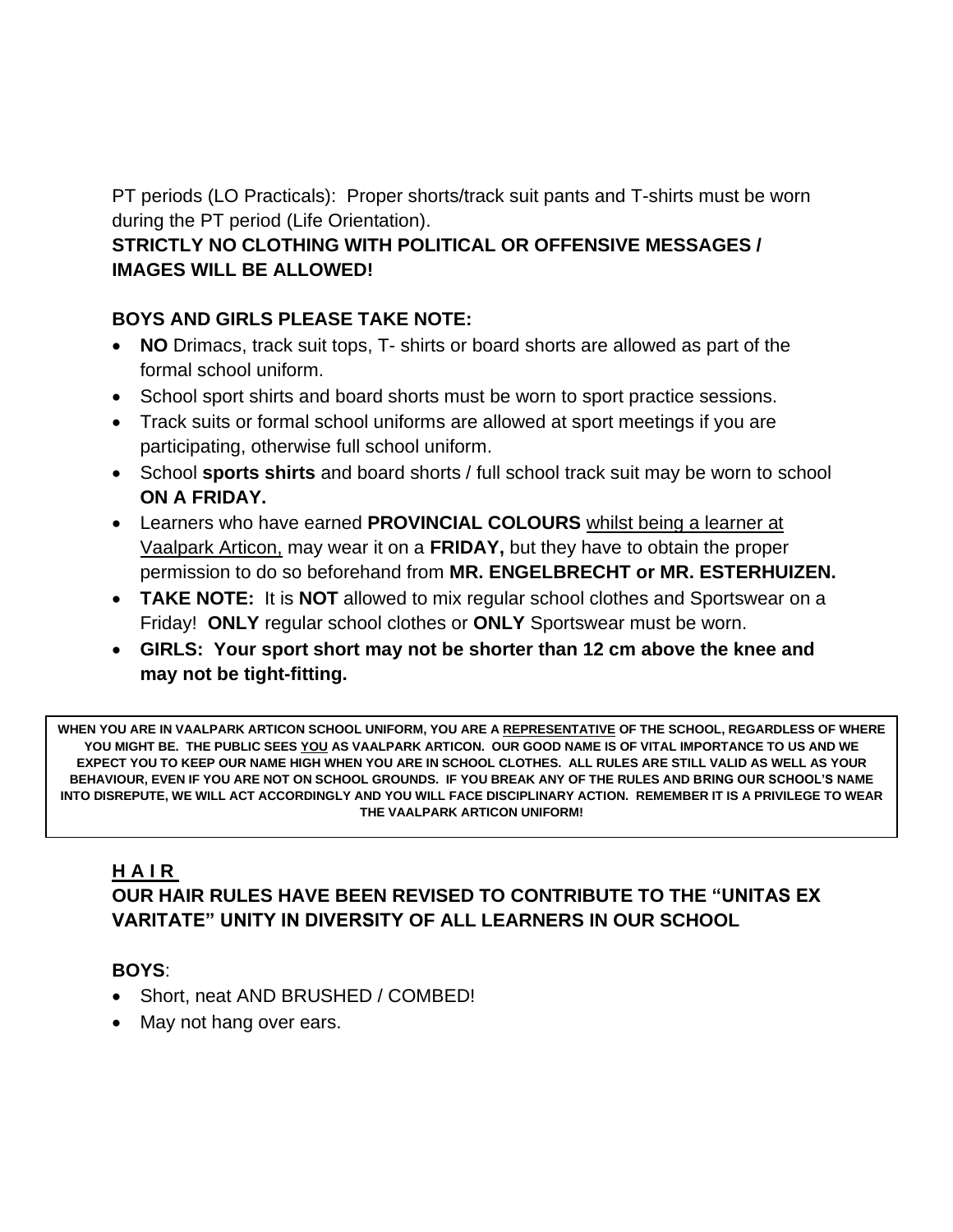- Fringe may not touch the eyebrows and hair in the neck may not touch the shirt collar.
- Hair may not be further away than 2 cm from the skull. No spiked-up hair.
- **NO** ridiculous hairstyles will be allowed.
- 'High lights' may be only **ONE** shade different from natural hair colour and only in even, thin lines.
- Full colour only natural hair colours allowed. Hair may only be **ONE SHADE LIGHTER** or **ONE SHADE DARKER** than your own natural hair colour.
- Comb-overs must be neatly combed at all times.
- When the hair is pulled down or to the front, it may not touch the top of the ears or the eyebrows.
- **NO** wool allowed in hair.
- Plaited hair: Thin braids **(0.5 cm),** close against the head with **NO** loose ends in the neck – must be tied with a **THIN** braid in the neckline. Straight lines only - **NO PATTERNS.** Full head must be plaited – not only a section of the head.
- **NO** patterns to be cut into the hair or eyebrows.
- Military cuts must fade in neatly.
- **NO** clean cuts.
- **NO** buns / ponytails for boys.
- **NO** mohawks.
- Matric learners may **START** to grow hair one month prior to Matric farewell. **NO** growing of beards or nails.
- **BOYS MUST BE CLEANLY SHAVEN EVERY DAY, OTHERWISE THEY MUST SHAVE AT SCHOOL WITH A RAZOR AND SHAVING CREAM PROVIDED BY THE SCHOOL. AFTER THE THIRD TIME A FEE MUST BE PAID FOR RAZORS AND SHAVING CREAM.**

# **GIRLS:**

- Hair must be neat and combed at all times.
- Fringe may not touch the eyebrows.
- Hair that is more than **2cm** past the collar, must be tied.
- **Natural hair** may be tied in **4 or less** ponytails. Braids / dreadlocks may be tied in 1 or 2 ponytails only! No more than 2 ponytails allowed for braids / dreadlocks.
- **NO HAIR TO BE TIED WITH HAIR.**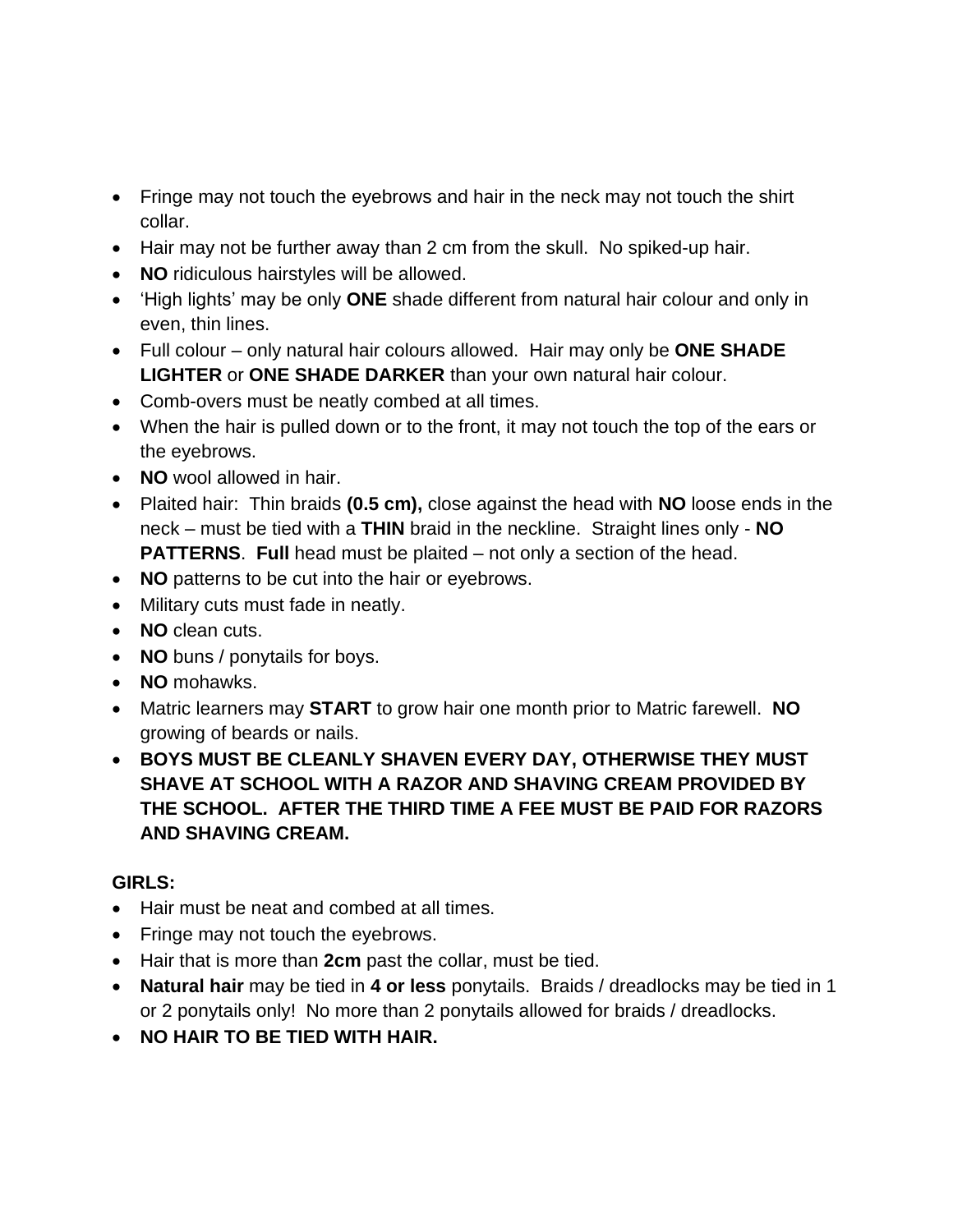• Ribbon or any form of restrictor: plain white, maroon, grey, black or yellow - same colour yellow

as in the school jersey.

• **PLAIN** white, maroon, grey, black or yellow headbands and hair elastics only – **NO** decorations or

bows.

- Clips: black, white, maroon, gold, silver or yellow. No more than **5** clips allowed.
- Beads: **ONLY** gold / silver beads, **NO** wooden beads or coloured plastic beads. Beads may not be longer / wider than 1 cm. No more than **5** beads allowed. No strings allowed.
- **NO FLOWERS OR ATTACHED BOWS ALLOWED IN HAIR.**
- Extensions: no wool only synthetic hair pieces with the same shade **OR ONE SHADE DIFFERENT**

**FROM** your natural hair colour**. NO MAROON** extensions.

- Colour: 'Highlights' only one shade different from your natural colour and only in even, thin lines. More than one colour highlights **NOT** allowed.
- Full colour only natural hair colours allowed. Hair may only be **ONE SHADE LIGHTER** or **ONE SHADE DARKER** than your own natural hair colour.
- No patterns or lines may be cut into hair or eyebrows.
- **NO RIDICULOUS HAIRSTYLES.**
- **NO LOOSE HAIR IN THE FACE.**
- **NO** excessively large hair styles allowed.
- Afro's no larger than **8cm.**
- Buns may only be tied at the back of the head, not exceeding **15cm in diameter and 8 cm in thickness.**
- Braids: straight up and straight back braids may not be thicker than **1,5cm**. Block braids, twist braids and loose braids may not exceed **1cm** in thickness.
- Dreadlocks: **NO VISIBLE WOOL** in dreadlocks. Length of dreadlocks must be at least **15cm** from your earlobe. If dreadlocks are **SHORTER than 15cm, it must be braided.** Dreadlocks between **15cm and 30cm** must be tied in a **bun**. Dreadlocks longer than **30cm** can also be tied in a ponytail. **THE THICKNESS OF DREADLOCKS MAY NOT EXCEED 1cm.** Dreadlocks must be washed and clean at all times. Dreadlocks may NOT be a different colour to your own hair. The colour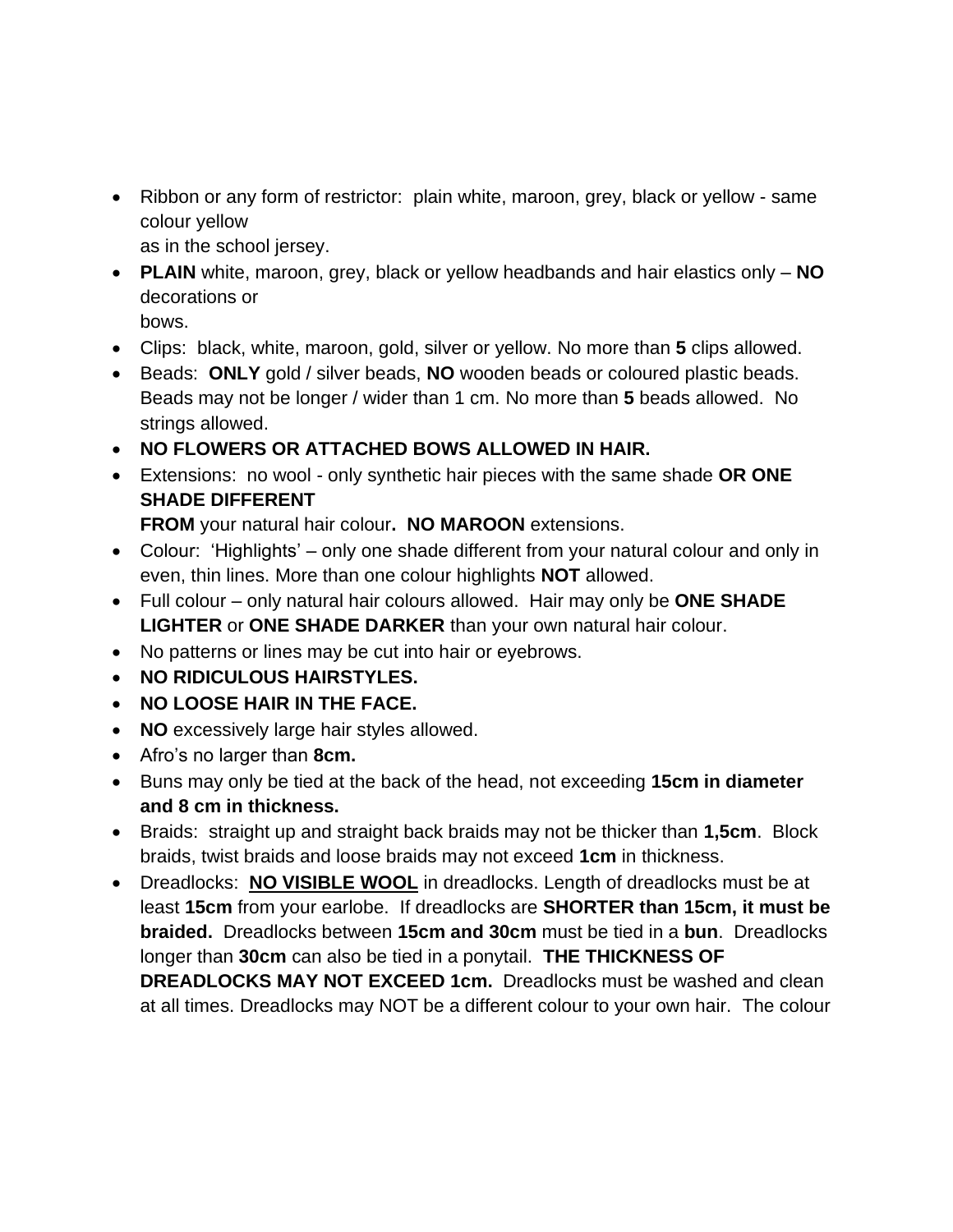of the dreadlocks must be even and NO different colour patches are allowed in dreadlocks, regardless of the reason.

### **TAKE NOTE: NO exceptions will be allowed for any cultural / religious reason, and strictly NO exception will be made due to an upcoming personal function / event such as a wedding or any similar event!!!**

**MATRIC BOYS AND GIRLS:** Alterations to hair due to matric farewell must be changed back according to normal school rules on the first school day after the farewell.

# **J E W E L L E R Y**

#### **BOYS AND GIRLS**

- **NO** rings, chains or wristbands. **NO** exception can be made for any organisation, culture or religion.
- Only **one** standard watch.
- **NO** jewellery or jewellery substitutes in any other visible piercings.
- **NO** plasters may be used in an attempt to cover up illegal piercings.

# **Earrings for GIRLS**:

- Simple gold or silver rings, 10c size and no additives.
- Earrings must be able to turn through the pierced opening.

# **OR:**

- Simple gold or silver studs not bigger than the head of a match.
- No stones or different shaped earrings.
- Only **ONE** earring in each ear and in the lowest hole in the earlobe.
- No other jewellery / accessories.

### **NO BODY PIERCINGS ARE ALLOWED. NO PIERCINGS IN FACE, NECK OR ANY OTHER VISIBLE BODY PART WILL BE PERMITTED. PIERCINGS MAY ONLY BE IN EARS!**

#### **BOYS:**

- **NO** earrings, other jewellery or accessories.
- **NO** stretched earlobes.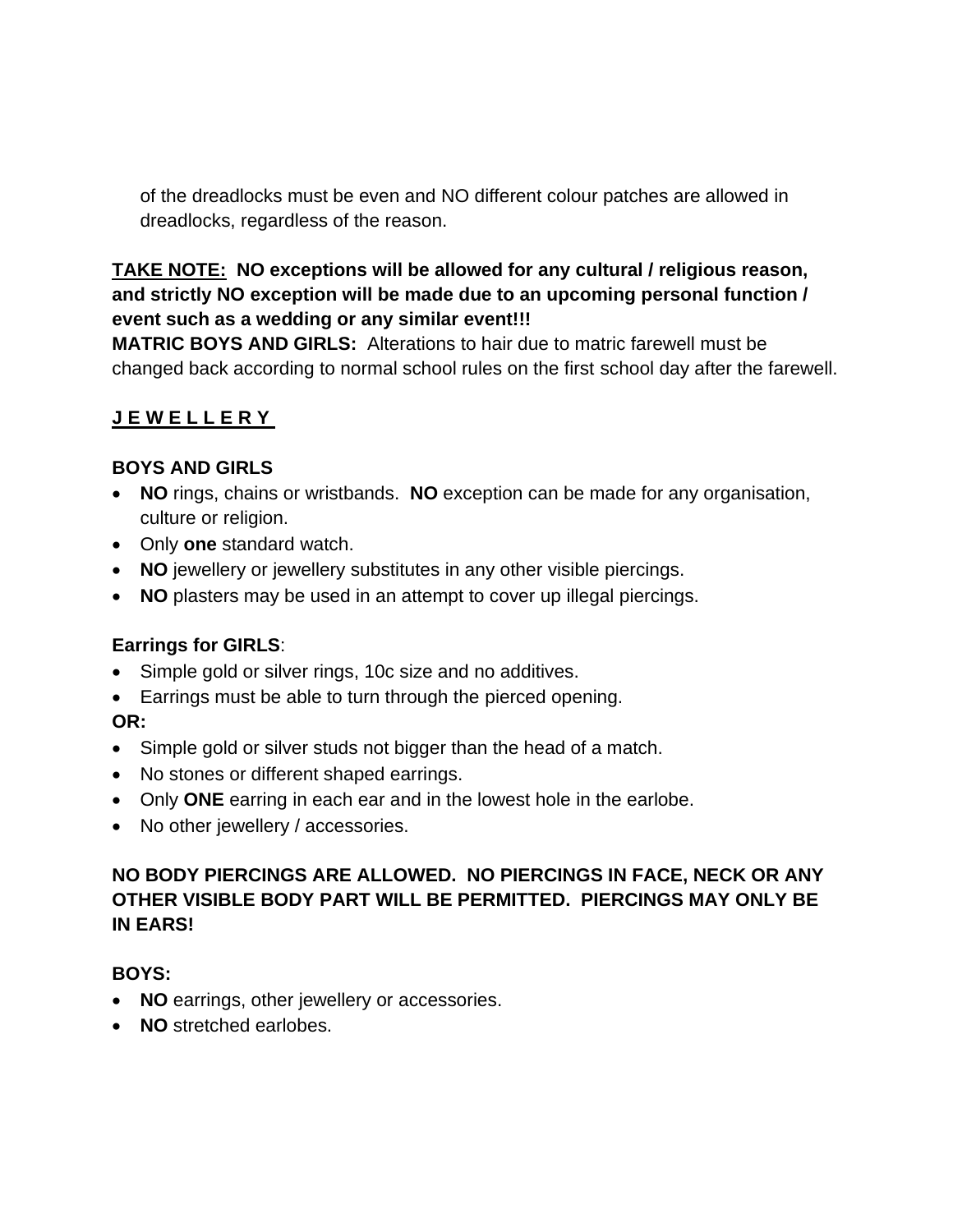### **N A I L S**

#### **GIRLS**

- Neat and short.
- May not pass the tip of the finger.
- May apply only clear nail polish.
- Matric girls are allowed to grow their nails for the matric farewell **one month prior**.
- Nails must be back to normal **first day** of school after the farewell

#### **BOYS**

- Neat and short.
- May not pass the tip of the finger.
- No nail polish.
- Matric boys are **not** allowed to grow their nails.

# **M A K E - U P**

- **NO** MAKE-UP ALLOWED FOR GIRLS AND BOYS
- **ONLY** PRESCRIBED GLASSES ALLOWED.
- **ONLY** COLOURLESS LIPGLOSS/BALM ALLOWED.
- **NO** VISIBLE TATTOOS ALLOWED.

# **R E G U L A R C L O T H E S ( " C I V V I E D A Y S " )**

# **LIMITS FOR CASUAL WEAR DURING SCHOOL HOURS**

(ONLY WHEN PERMISSION HAS BEEN GIVEN BY THE PRINCIPAL)

#### **BOYS**

- Boys must be neatly dressed at all times / no skinny jeans.
- **NO** underwear may show.
- **NO** earrings, nose / lip / eyebrow rings or any jewellery where body piercing is necessary.
- **NO** accessories.
- No provocative patterns or pictures on clothing.
- ➢ **THE SAME RULES AS FOR CIVVIE DAYS APPLY TO ALL FORMAL DANCES.**
- ➢ **COMPANIONS FROM OTHER SCHOOLS ARE ONLY ALLOWED IF ARRANGED PRIOR WITH MR. VAN RENSBURG, MRS. DE BRUIN OR MRS. DEGENAAR.**
- ➢ **ANY DEVIATION FROM ABOVE-MENTIONED RULES WILL BE HANDLED ON MERIT.**